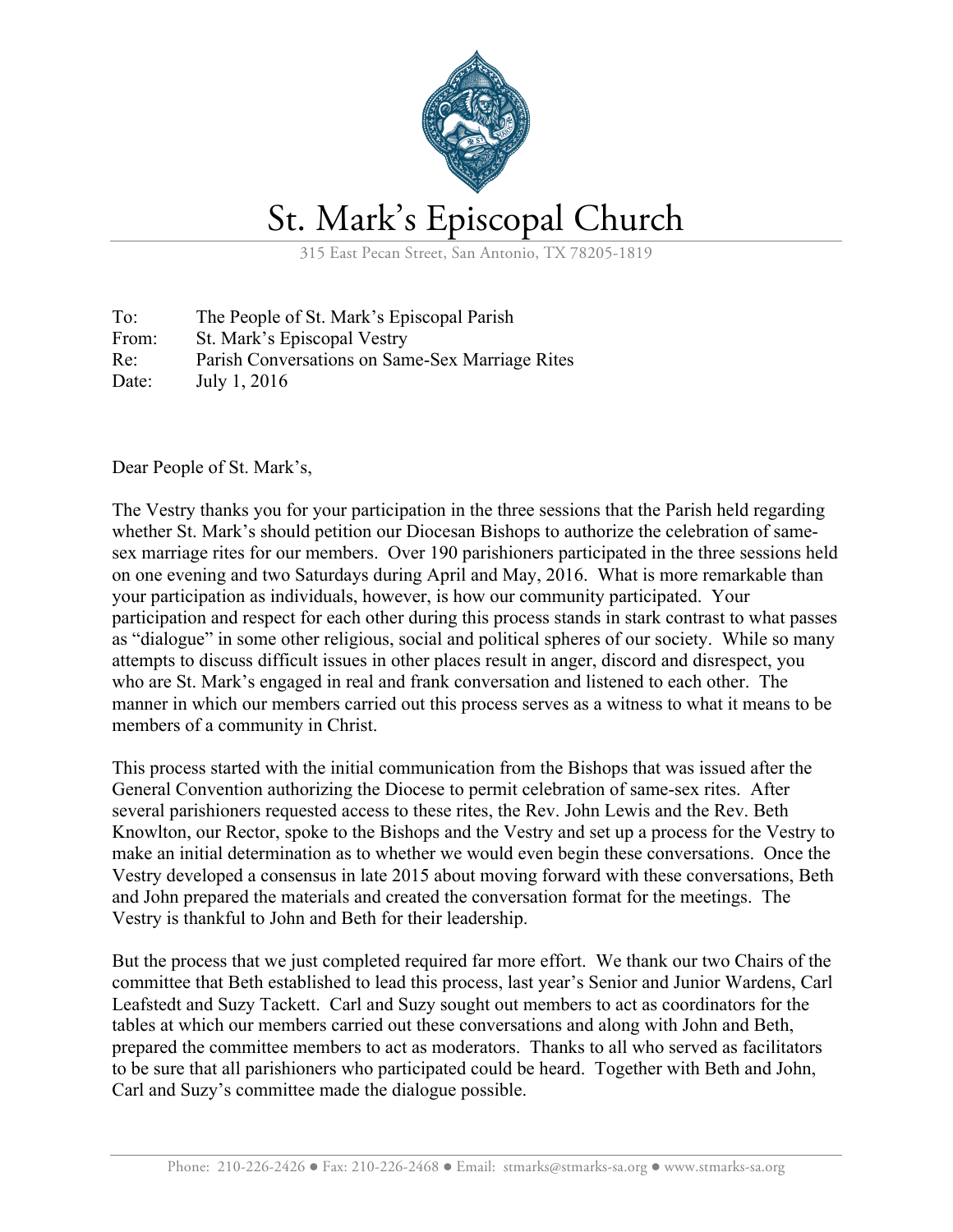In order for Vestry members to know what was going on during these conversations, your Senior Warden, Cathy Dawson, requested that all Vestry members participate in at least one session of these conversations. We were sent to observe and hear directly what you were telling the facilitators and each other about this subject.

There was another part to this process. A number of parishioners met privately with members of our clergy to express their views on whether St. Mark's should offer access to this rite. While maintaining the confidentiality of such conversations, the clergy made sure that the Vestry was aware of the views that have been expressed to them by members of the Parish.

Since November when the Vestry took the first steps to explore whether St. Mark's should start these conversations, the process continued for another seven months. With all of the input from the three parish meetings, along with clergy input on their discussions, the Vestry met at its regular monthly meeting on June 21 to consider what our response should be to the issue of offering access to the rite of marriage to same sex couples. After hearing and considering the input from the Parish and after careful discernment, the Vestry has decided that we will petition our Diocesan Bishops to allow our clergy to provide access to the rite of marriage to qualified couples of the same gender. These couples like opposite sex couples, must meet the same qualifications and connections to our Parish and must participate in the same premarital counseling that is required of opposite sex couples. If the Bishops agree, the requirements to be married, both under canon law and parish practice, will not change. The rite would be opened up to same sex couples who are members of St. Mark's.

So the question arises, what is going to change if the Bishops grant their assent? The answer is that unless someone is an invited guest to a wedding or is voluntarily serving in the Altar Guild, as an acolyte, or other lay capacity at a wedding, there will be no observable change. Our worship and fellowship will be the same as before with our members, regardless of sexual orientation, all participating in the events of our community. No one will be required to participate in any marriage against his or her wishes. No clergy member will be required to participate in a same or opposite sex marriage or to give pastoral consent to any marriage. The rite will be opened up to qualified same sex couples.

In the current climate of discord in our greater society, attempts to address difficult issues are so often met with anger, derision and contempt. But thanks to you, the people of St. Mark's, our community was able to engage in conversation that was frank, open and constructive while creating a model to address other future parish-wide issues. We the Vestry are inspired by your example to us as your leaders and to the larger community. You are an example of how the wider world can address issues that seem to confound people. Again, on behalf of the Vestry, we thank you.